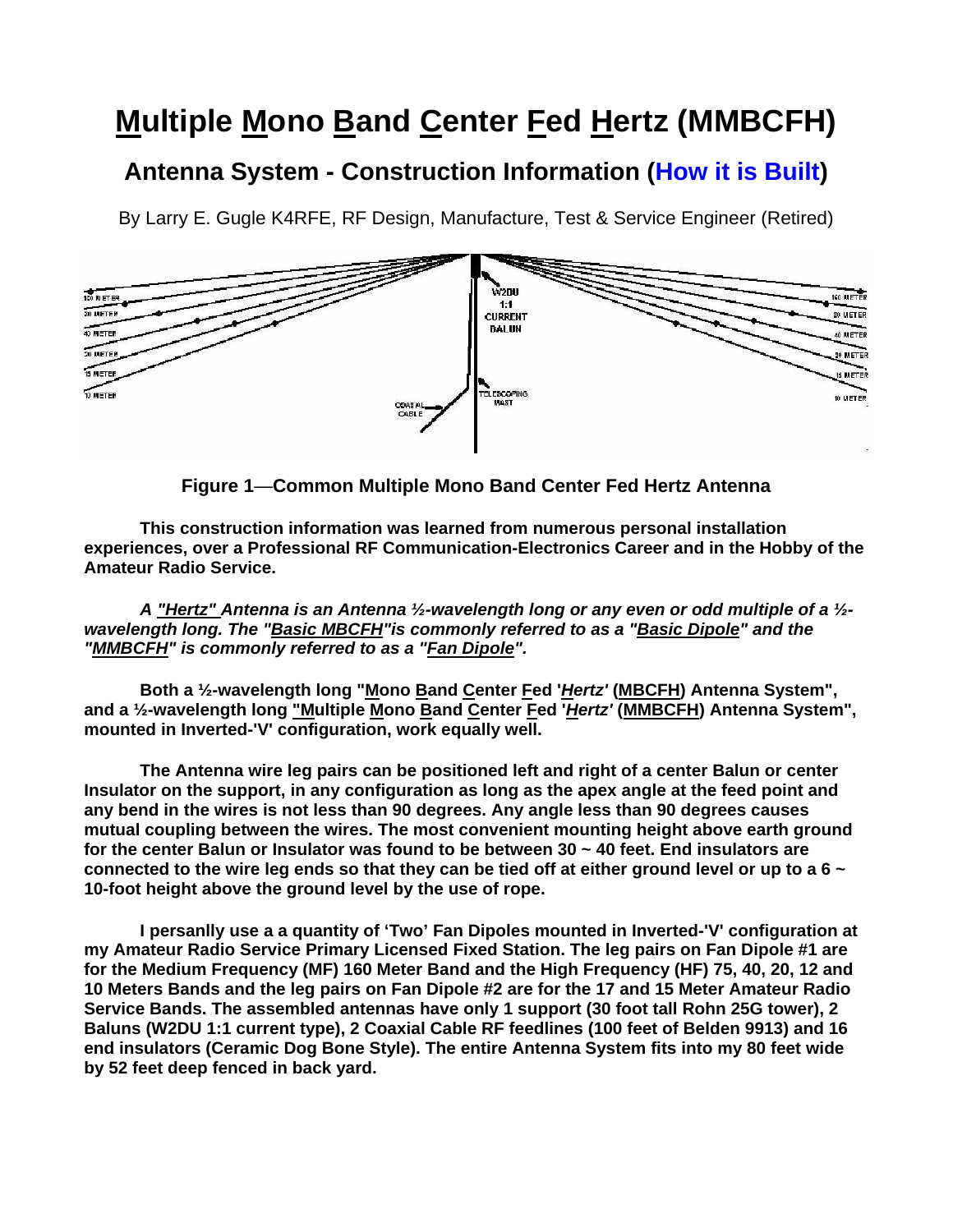**To have minimal headaches during the installation of a Fan Dipole mounted in Inverted – 'V' configuration do the following:** 

**1. Cut the individual Dipole wire lengths for ½-wavelength long at the desired frequency of resonance using the standard formula (Length in Feet (L) = 485 / f MHz). Then cut the total length of the wire in half so that each leg is ¼-wavelength long. (Example for a 160 Meter Dipole for a frequency of 1.800 MHz the formula is: L = (485 / f MHz) / 2 = (468 / 1.800 MHz) / 2 = 269.4 feet / 2 = 134.7 feet long for each leg).**

**2. Mark all the individual wire leg pairs with the appropriate band number (Example; 160, 75, 40, 20, 12, 10 Meters etc.) and attach one wire leg from each band to each side of the center Balun or Insulator.**

**3. Connect the end insulators to all the individual wire legs so they can be tied off at either ground level or up to a 6 ~ 10 foot level.**

**4. Raise the Balun or Insulator to the desired height with all wires legs hanging freely straight down.**

**5. Start with the pair of wire legs cut for the lowest frequency first and stretch them out to the mounting level height, so that a suitable apex angle of not less than 90 degrees is obtained.**

**6. Adjust the pair of wire legs to obtain the lowest Standing Wave Ratio (SWR) possible on the RF Feedline at the** *'single resonant frequency''* **the legs were cut for. This indicates that the best impedance match has been obtained between the Antenna feedpoint impedance and the Coaxial Cable RF feedlines characteristic impedance. If a low-loss Coaxial Cable is used, an SWR of 3.0:1 on the feedline at the band edge is satisfactory. By using a Transmatch at the input end of the feedline at the station operating position, a proper impedance match for your 50 Ohm input and output designed impedance of any station equipment in-line before it can be obtained.**

**7. Once the first pair of wire legs are tuned, stretch the next lowest frequency pair of wire legs out and adjust them the same as the first pair.**

**8. Recheck the SWR of the first pair of wire legs and readjust if necessary.**

**9. Repeat steps 6 and 7 until all pairs of wire legs are done. (Example; if there are pairs of wire legs for the 160, 75, 40 and 20 Meters bands; start with the 160 Meter band wire legs first, then 75 Meter wire legs, then 40 Meter wire legs and last 20 Meter wire legs.**

**10. The individual wires do not have to be directly 180 degrees across from each other.**

**11. The individual wires can be bent or sloped to conform to the available space as long as any bend in the wire does not decrease to less than 90 degrees. (Example; the leg pairs can form the shape of the letters 'S' or 'Z').**

**12. The wire legs can form the letter 'V' laid down on its' side to shorten the overall length with the peak of the 'V' raised to the apex height.**

**13. The wire legs can form the letters 'M' or 'W' laid down on its' side to shorten the overall length with the peak of the 'M' or 'W' raised to the apex height.**